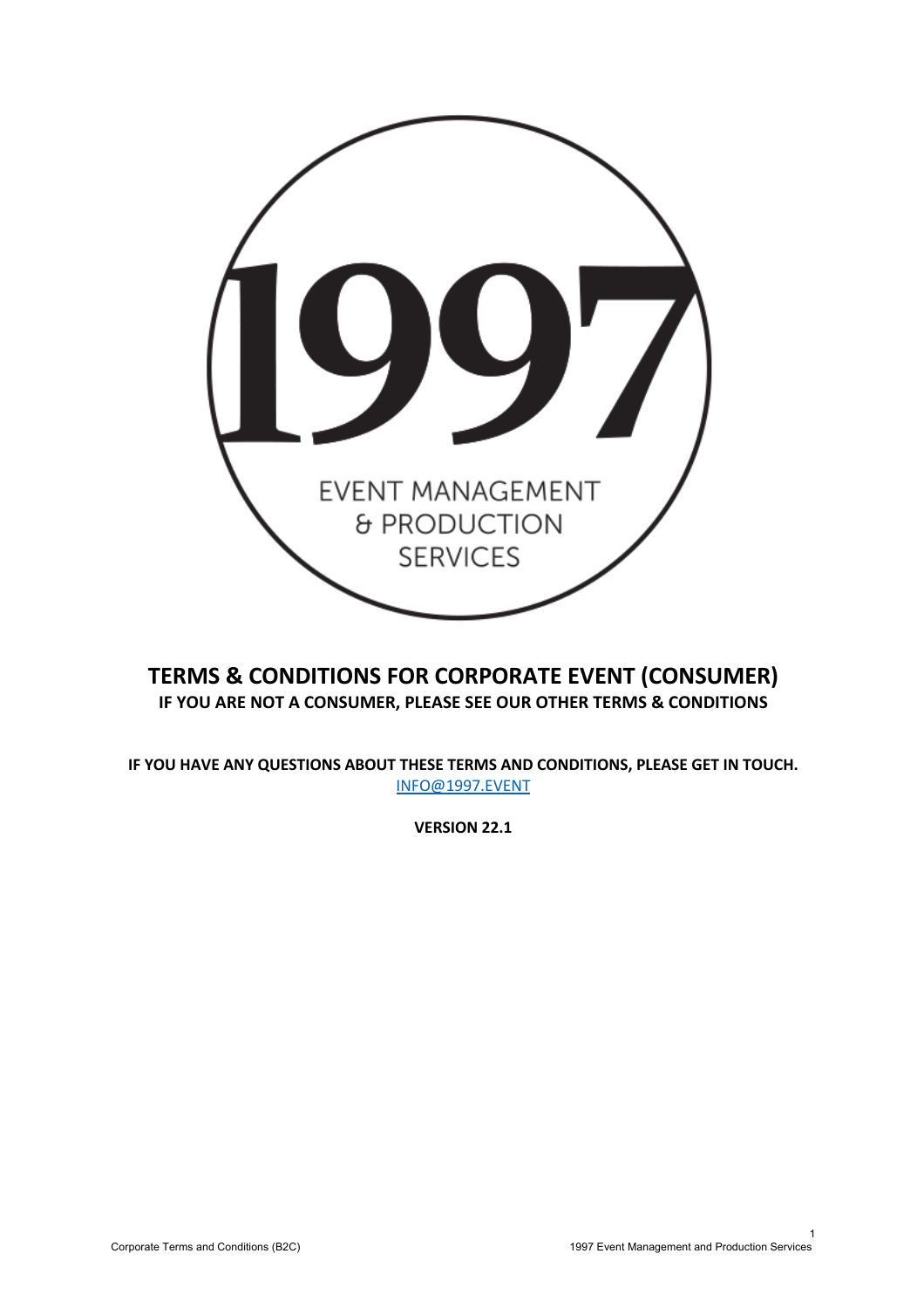### **TERMS AND CONDITIONS FOR CORPORATE (B2C) PROVIDED BY: 1997 EVENT MANAGEMENT AND PRODUCTION SERVICES**

### **BACKGROUND:**

These Terms and Conditions are the standard terms which apply:

- A. to provision of Services at an Event (as both expressions are defined in Clause 1 below) by **1997 Event Management and Production Services** a company registered in United Kingdom under number 11907259 whose registered office is at 2 Banders Rise, Guildford, GU1 2SN ("Us"); and
- B. where the client is a "Consumer" as defined by the Consumer Rights Act 2015.

### **1. Definitions and Interpretation**

1.1 In these Terms and Conditions, unless the context otherwise requires, the following expressions have the following meanings:

**"Booking" means a booking (made as set out in these** Terms and Conditions) **for particular Services for an Event**;

- **"Quote" quote means the quote** containing details of the Services and the Event, including the start and finish times of the Services;
- **"Business"** means any business, trade, craft, or profession carried on by You or any other person/organisation;
- **"Business Day"** means Monday to Friday inclusive excluding bank and public holidays in England;
- "**Consumer"** means a "consumer" as defined by the Consumer Rights Act 2015, and in relation to these Terms and Conditions means an individual who receives or uses Services from Us for the individual's personal use and for purposes wholly or mainly outside the purposes of any Business;
- **"Deposit"** means the deposit amount stated in the Quote, being on account of the Fees;
- **"CREW"** means Us or the person who We nominate to provide the Services for Us;
- **"Event"** means any party or other event arranged by You taking place at Your Premises at which We provide the Services as a part of the whole event;
- **"Fees"** means the total amount (calculated on the basis of Our Price List) payable for the Services;
- **"Our Premises"** means the premises at the above address or any of our sites.
- **"Price List"** means Our standard price list of Fees for Our Services. As detailed in the Quote or Invoice.
- **"Regulations"** means The Consumer Contracts (Information, Cancellation and Additional Charges) Regulations 2013;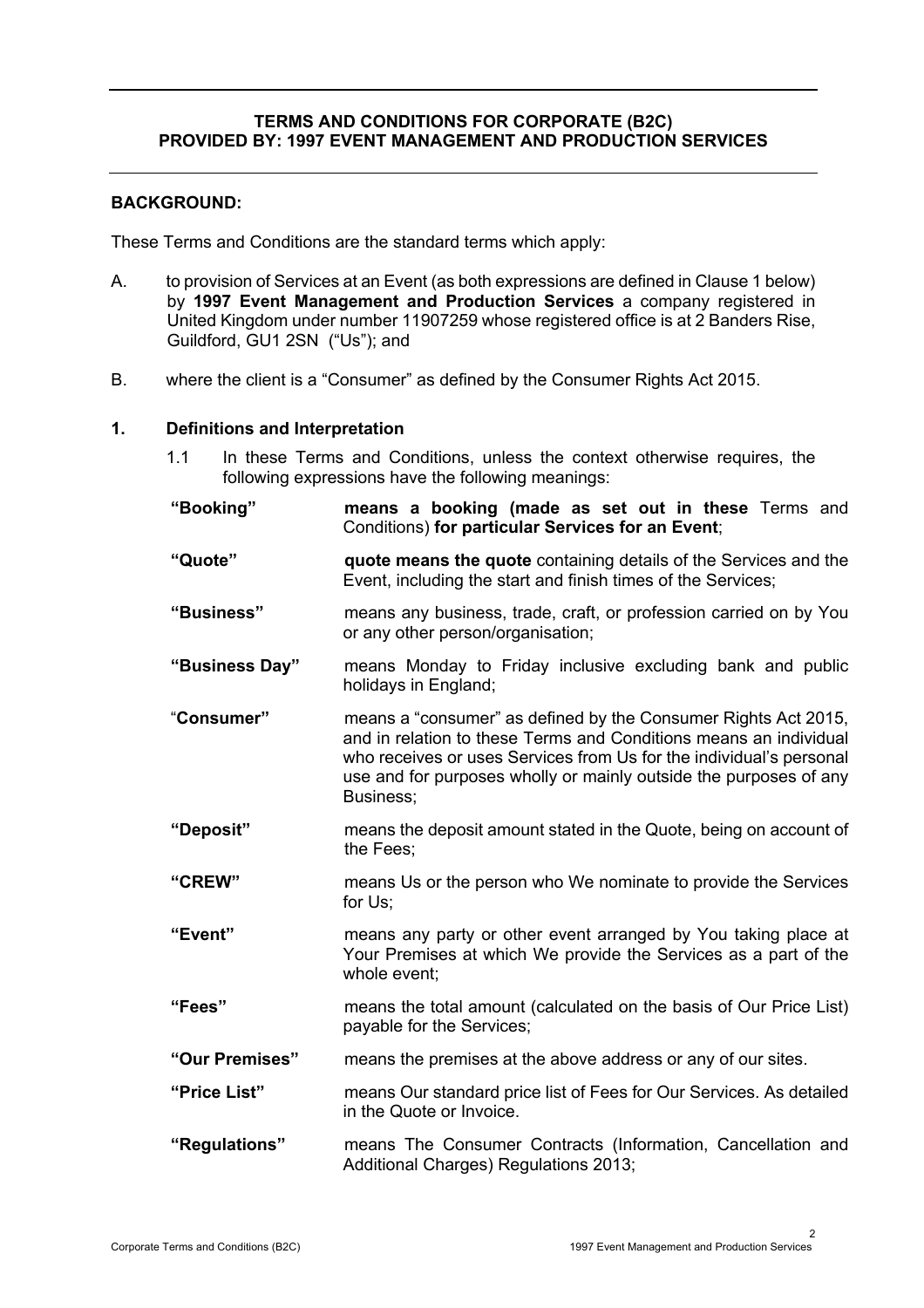- **"Services"** means provision of services (on a date, at a time and for an agreed period of time) comprising playing of recorded music to a live audience and the associated services outlined in the Quote;
- **"We/Us/Our"** Company whose name is set out above and whose place of business and contact address is set out above and includes all Our staff (employees and agents)**;**
- **"You/Your"** means the individual to whom We agree to provide any Services for all or part of the Event; and
- **"Your Premises"** means the premises identified in the Quote or Invoice at which the venue for the Event (where We are to provide the Services) is situated being any premises which You arrange to make available for the Event.
- 1.2 Unless the context otherwise requires, each reference in these Terms and Conditions to:
	- 1.2.1 "these Terms and Conditions" is a reference to these Terms and Conditions; and
	- 1.2.2 a Clause or sub-Clause is a reference to a Clause of these Terms and Conditions;
- 1.3 The headings used in these Terms and Conditions are for convenience only and shall not affect the interpretation of these Terms and Conditions;
- 1.4 Words signifying the singular number shall include the plural and vice versa;
- 1.5 References to any gender shall include the other gender; and
- 1.6 References to "writing", and any similar expression, includes letter by post or hand, and electronic communications whether sent by e-mail, fax, or other means.

# **2. Booking Procedure**

- 2.1 You must be 18 or over and a "Consumer" to book any Services.
- 2.2 We will not reserve or guarantee any particular time/date slot to provide Services nor will We provide any Services unless and until You make a Booking and pay for it as follows.
- 2.3 You may make a booking enquiry by phone or in writing outlining the Services required and the date and place of the Event concerned. When We receive Your enquiry, We will respond to let you know provisionally whether We are able to provide the Services that You require on the date, at the time, and at the place required, We will also advise You of the Fees payable based on the information You have given Us.
- 2.4 If You would then like to proceed to make a Booking, You must approve the Quote with in the Timeframe stated in the Quote.
- 2.5 You are responsible for making sure that the information on any correspondence is accurate and complete. If You provide Us with inaccurate or incomplete information, We will not be liable for any delay, non-performance or incorrect performance caused by Your failure to provide us with accurate and complete information.
- 2.6 By accepting the Quote, You confirm that you accept, and agree to be bound by, these Terms and Conditions.
- 2.7 Your acceptance of the Quote, and Your payment of those Fees will be an offer to make a Booking on these Terms and Conditions for the particular Services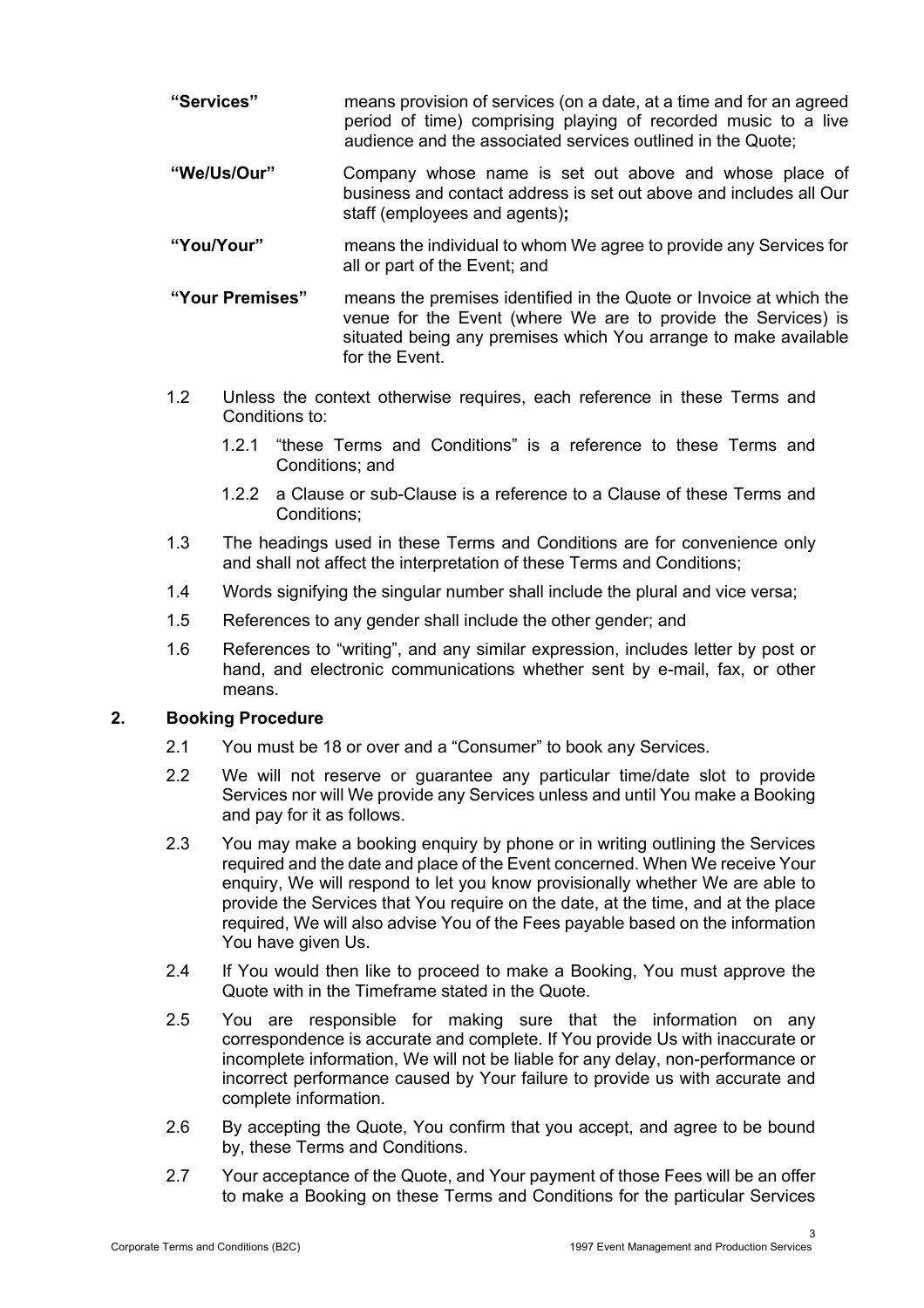and Event set out in the Booking Form detailed in the Booking Form, but whether We accept or decline that offer will be for Us to decide in Our absolute discretion.

- 2.8 We may in Our discretion accept Your offer even if the time when You return the quote and pay the Deposit is later than 14 days.
- 2.9 Only if and when You pay the Deposit will there be a "Booking" and only then will there be a binding contract between You and Us.

# **3. Changes to Booking Details**

You may request changes to your Booking at any time before the Event. We will use reasonable endeavours to accommodate any requested change, but we shall be under no obligation to do so. If We do make a change requested by You, We shall be entitled to amend the Fees as a result of the change in accordance with the Price List, and will notify You of any such amendment to Fees within 7 Business Days of receiving the request to make the change. After that notification:

- 3.1 If You accept the amended Fees, You may confirm the change and the amended Fees to Us in writing; or
- 3.2 If you are not willing to accept the amended Fees, You may confirm to Us in writing either that You wish to:
	- 3.2.1 receive the Services at the original Fees agreed and without the requested change; or
	- 3.2.2 cancel Your Booking on and subject to the cancellation provisions in these Terms and Conditions; or

If You do not let us have any of the above confirmations within 3 Business Days after We notify You of the amendment to Fees, the Booking shall remain unchanged, and We will provide the Services at the original Fees agreed and without the requested change.

### **4. Fees and Payment**

- 4.1 After You have paid Us the Deposit, You must pay Us the balance of the Fees in full and cleared funds by no later than 14 calendar days before the Event, but if the Booking is made less than 14 calendar days before the Event, You must instead pay us the balance of the Fees with the Deposit when accept the Quote.
- 4.2 You must pay the Fees for all Services that We fully and correctly provide to You.
- 4.3 You may pay Us the Fees for the Services using any of the following methods:

4.3.1 Bank Transfer (Faster Payment, CHAPS or BACS);

- 4.4 We may alter the prices in the Price List without prior notice, but if any prices increase between the time when You make a Booking and the date of the Event, the price increase will not apply to You and the Fees will therefore not increase for the Event on that date.
- 4.5 All prices of Services shown in the Price List are exclusive of VAT.

### **5. Cancellation of Services and Consumer Rights**

- 5.1 If, at any time after You pay Us all Fees in advance for all Services, You cancel the Services without giving Us the prior notice that We require to be given as follows, We will be entitled to keep some or all of those Fees as follows.
- 5.2 You may cancel the Services without charge if You give Us at least 75 days prior notice of the cancellation. If You do so We will refund to You any sum(s) You paid in advance except the 20% non-refundable deposit.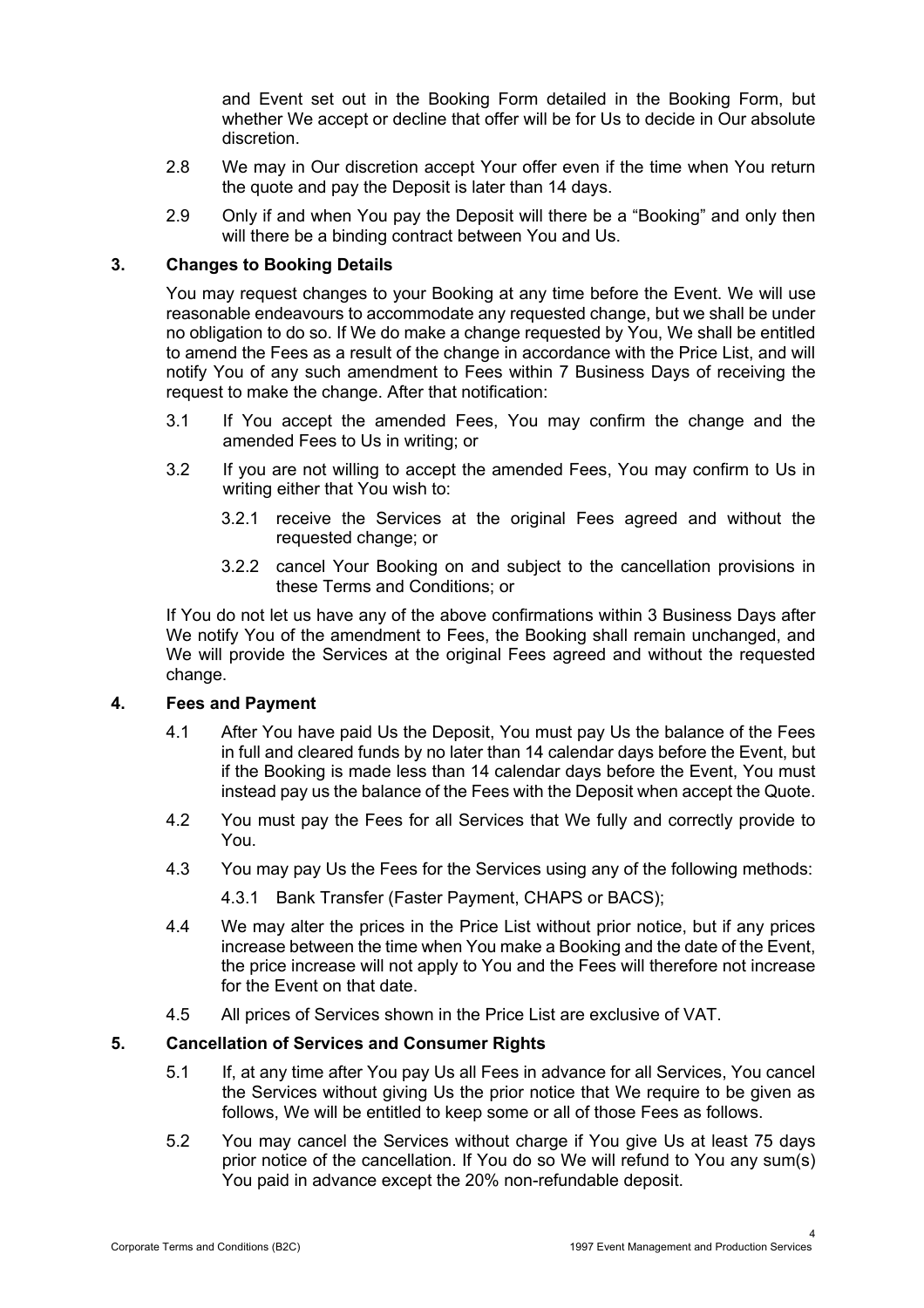5.3 If You give Us prior notice to cancel the Services but do not give Us at least 75 days prior notice of cancellation of the Services, We will be entitled to charge You for any net financial loss that We suffer due to Your cancellation. For the purpose of this sub-Clause 5.3, Our net financial loss will include any loss arising from Our declining a third party booking We could have accepted but for Our acceptance of Your Booking.

However, the cancellation charge will be limited to an amount equal to:

- 5.3.1 100% of the total Fees for the Services where that prior notice is less than 14 days;
- 5.3.2 75% of the total Fees for the Services where that prior notice is more than 14 days but less than 30 days; and
- 5.3.3 50% of the total Fees for the Services where that prior notice is more than 30 days but less than 60 days.
- 5.3.4 25% of the total Fees for the Services where that prior notice is more than 60 days but less than 75 days.

We will be entitled to deduct that charge from any sum(s) You paid in advance for the Services, and We shall refund any balance to You. Where the charge under this sub-Clause exceeds any such sum(s) paid in advance, You will be liable to pay Us the difference within 7 days after You give Us prior notice to cancel the Services.

- 5.4 If, due to exceptional circumstances including, but not limited to, illness, accidents, or bereavement affecting either You or the person for whom the Event has been arranged, or Your inability to run the Event due to nonavailability of the Event venue at Your Premises, You cancel the Services without giving Us at least 75 days prior notice, We will consider the circumstances and in Our discretion decide whether to waive any charge for late cancellation that We are entitled to make under the above provisions of this Clause 5.
- 5.5 We may cancel a Booking at any time before the time and date booked for the Services in the following circumstances:
	- 5.5.1 An event described in sub-Clause 8 below occurs.
	- 5.5.2 You have not paid all of the Fees due and payable by that time. In that case, You will remain liable to Us as if, and to the same extent as You would be liable, if You had cancelled the Booking under sub-Clause 5.3 at the time We cancel under this sub-Clause 5.5.3; or
	- 5.5.3 We find that you are not a "Consumer" (as defined in Clause 1 above). If We do decide to cancel the Services in such circumstances We will refund to You in full the Fees You have paid Us for the Services less any costs We have incurred specifically for the Services which We are unable to save or recover.

If We cancel the Services in such circumstances We will have no liability to refund Fees or other liability for that cancellation except as above.

- 5.6 Prices for the Services are subject to change from time to time but We will try to give You as much prior notice as possible of any such changes.
- 5.7 We may immediately terminate provision of the Services if:
	- 5.7.1 any act or omission or conduct of any person(s) at the Event in Our reasonable opinion renders it unreasonable for the CREW to continue or it amounts to Your breach of these Terms and Conditions; or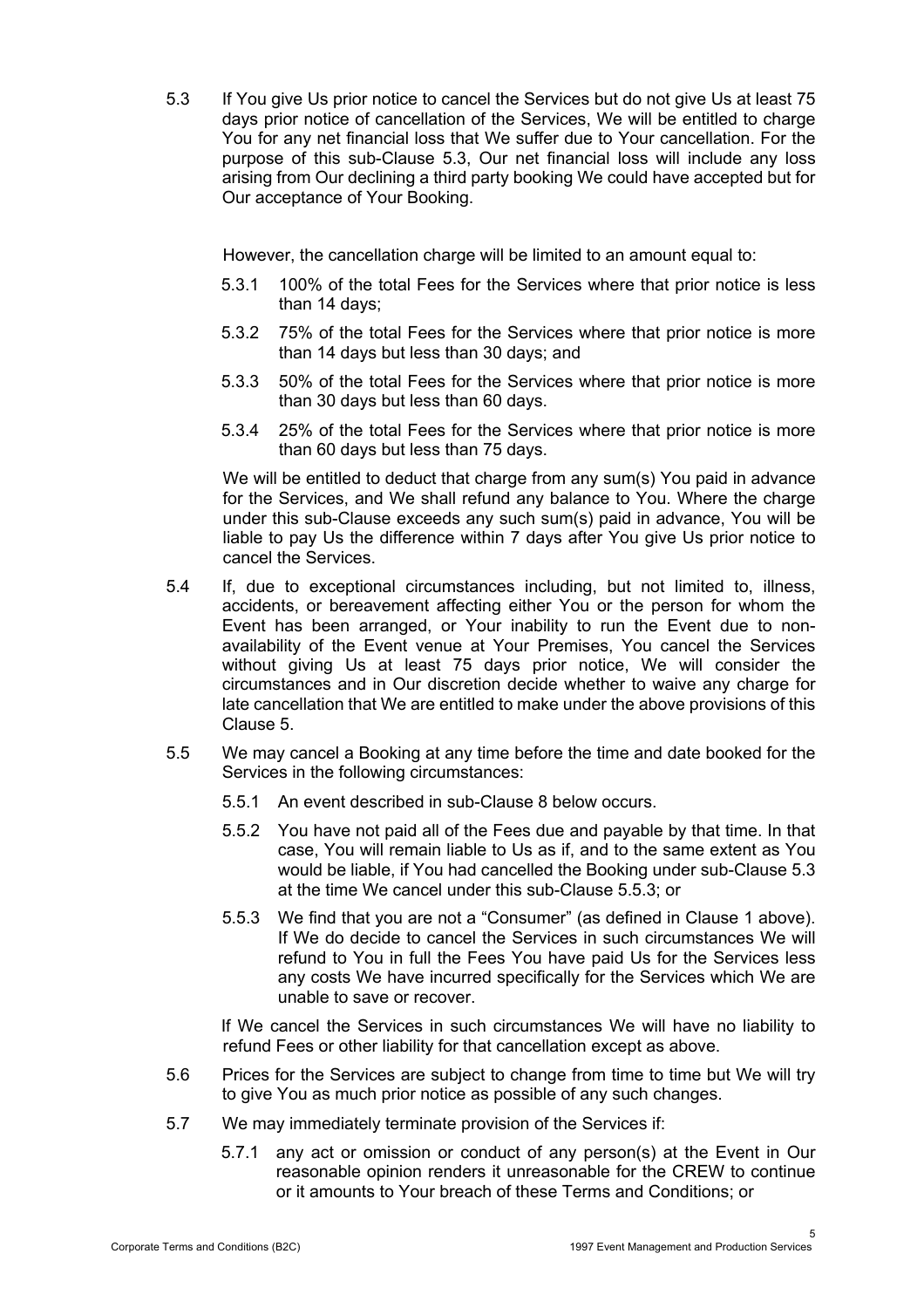5.7.2 the venue is outdoors, and weather conditions make it unsafe, impracticable, or unsuitable to provide the Services outdoors and You do not have a backup plan to use an indoor area at Your Premises.

You will not be entitled to any refund of all or part of the Fees for Services not completed as a result in such a case.

5.8 Where the contract We make with You is not made on Our Premises, the Regulations give You the rights set out in this sub-Clause 5.8, and they will be in addition to the rights given to You by the above provisions of this Clause 5. You may for any reason cancel a Booking during the 14 day period after the Booking is made, but if the Booking is for any Services to be provided on a date which is before the end of that 14 day period, and if You have expressly requested Us to provide such Services in that 14 day period and We do so, You may not cancel those requested Services and You must pay for them in accordance with this Clause 5. If You request that Your Booking be cancelled, You must confirm this in any way convenient to You. If You cancel as allowed by this sub-clause 5.8, and You have already made any payment(s) to Us for the Booking, We will refund the payment(s) to You within 14 days of receiving Your cancellation less the amount due for the Services covered by that Booking that We have provided.

### **6. Further Details of Our Obligations and Rights Relating to the Services**

- 6.1 The following will apply to each Booking in addition to all details set out in these Terms and Conditions and in the Quote/Invoice.
- 6.2 We will provide the Services:
	- 6.2.1 with reasonable skill and care;
	- 6.2.2 in accordance with all applicable statutory and regulatory requirements.
	- 6.2.3 in accordance with the description of the particular type of Services set out in the Quote and any details relating to that particular type set out on Our website; and
	- 6.2.4 in a format and with content which We decide unless We specifically provide confirmation in writing before the Booking is made of any particular format and/or content in which case We will provide the Services in accordance with that confirmation.
- 6.3 We will ensure that We and the CREW are covered by public liability insurance cover for the provision of the Services.
- 6.4 We will provide all equipment required to provide the Services as detailed in the invoice.
- 6.5 Neither We nor the CREW will be responsible to supervise any dancing or other activity or to ensure the safety of any person attending the Event.
- 6.6 We will ensure that all electrical equipment that We use is maintained to a professional standard, PAT tested.
- 6.7 If We agree that a particular CREW is to provide the Services, We will use reasonable endeavours to provide that CREW. However, We will be entitled to arrange for an alternative CREW if for any reason the CREW agreed becomes unavailable at any time to provide the Services at the Event.
- 6.8 If at any time You ask Us to begin any Services later than the time agreed for them as set out in the Quote/Invoice, and consequently We have to begin the Services later than that agreed time, then, if the CREW arrives for the Event and is ready to provide the Services at (or before) the agreed time, We will not be obliged to extend the Services beyond the time agreed for finishing the Services set out in the Quote/Invoice.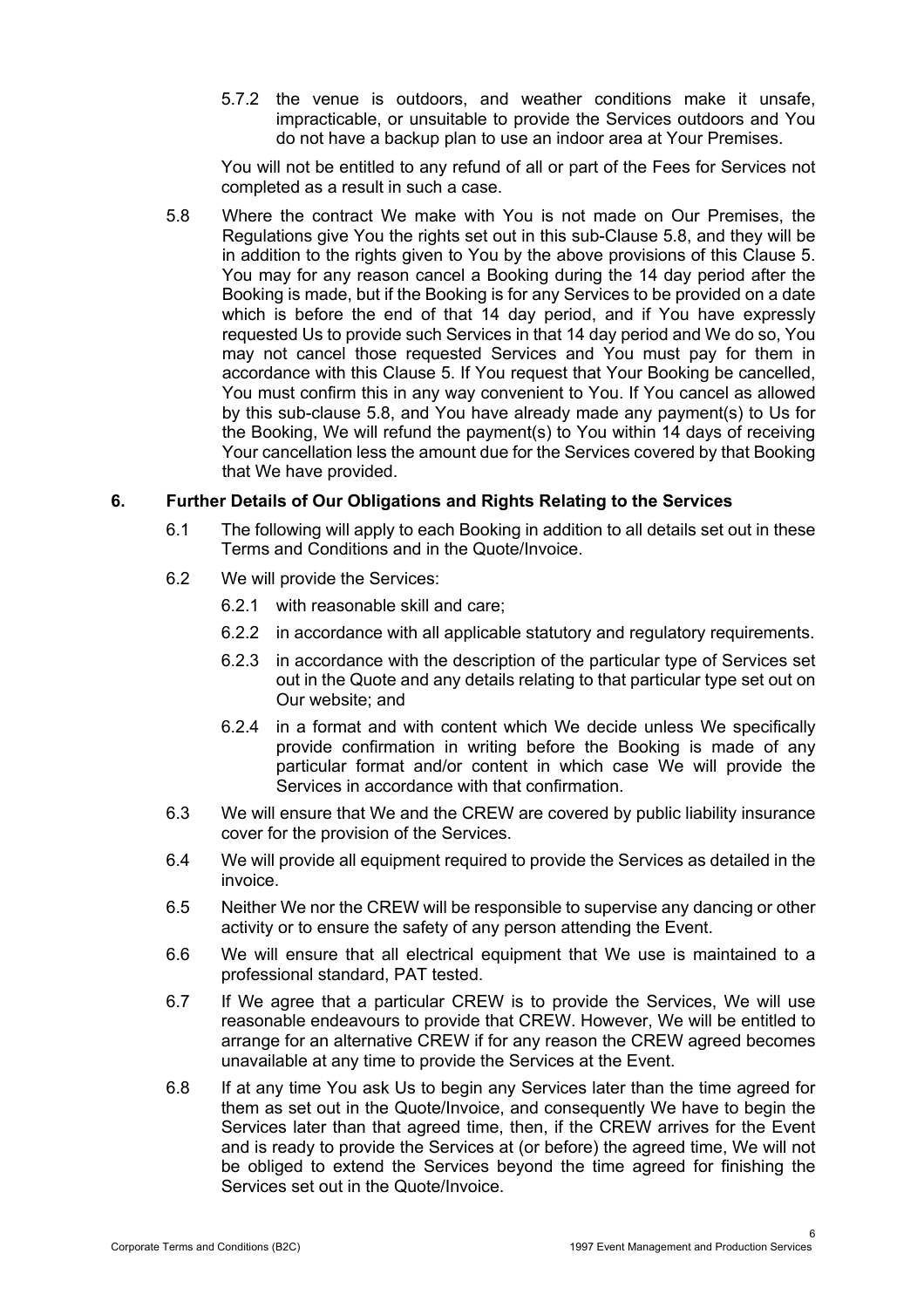- 6.9 If You request the CREW to stay beyond the agreed finishing time and he/she agrees to do so, You will pay Us an amount of Fees calculated at Our hourly rate (pro rata) set out in the Price List for the additional time he/she spends. We will give You an invoice for that amount within 7 Business Days after the Event. That invoice will be due and payable within 14 Business Days after We give it to You.
- 6.10 We will be responsible to remove all equipment and other things which the CREW brings to Your Premises but not for any other items or for cleaning or tidying up any part/s of Your Premises after the provision of the Services.
- 6.11 We will provide reasonable cooperation and liaison (before and at the Event) with any third parties who You notify Us will be providing other services at the Event provided that We are not required to provide any services other than the **Services**
- 6.12 We will not be obliged to begin or complete setting up sooner than We have allowed for to ensure that We are ready to begin the Services at the agreed start time for the Services nor to begin taking down later than the agreed finish time for the Services.
- 6.13 Where the venue has a sound limiter installed, but, in breach of sub-Clause 7.10 below, You fail to advise Us in writing of that installation before We accept the Booking, then if the sound limiter prevents altogether or adversely affects Our provision of the Services over any or all of the period that We agreed to provide the Services, You accept that risk, and consequently We will not be in breach of contract and You will not be entitled to any refund of Fees.
- 6.14 We only make Services available to a "Consumer" (as defined in Clause 1 above), and Your acceptance of the Quote will be deemed to be Your confirmation that You will be a "Consumer" in connection with any Booking by You.

# **7. Your Obligations**

You must ensure that:

- 7.1 Your Premises are available for the CREW to provide the Services on the date and time of the Event as set out in the Quote/Invoice and that Your Premises are ready for the CREW to set up at the agreed set up time so that the CREW can unload, bring in, and set up all necessary equipment from that time;
- 7.2 where the venue at Your Premises for the Services is outdoors, You have a backup plan to use an indoor area at Your Premises where weather conditions make it unsafe, impracticable or unsuitable to begin or continue the Services outdoors;
- 7.3 You are present throughout the time when We provide the Services;
- 7.4 Your Premises are safe and suitable for the CREW to provide the Services;
- 7.5 the following are available for the CREW at Your Premises on the date and during the hours of the Event:
	- 7.5.1 sufficient space at Your Premises to deliver the Services, we will arrange a site visit.
	- 7.5.2 suitable free-of-charge parking within reasonable proximity of the set up area to allow the CREW to unload and load equipment and park his/her vehicle for the duration he/she is at Your Premises for the purpose of providing the Services;
	- 7.5.3 ramp or lift access between the parking area and the setup area;
	- 7.5.4 such facilities, equipment and utilities as the CREW may reasonably require to provide the Services.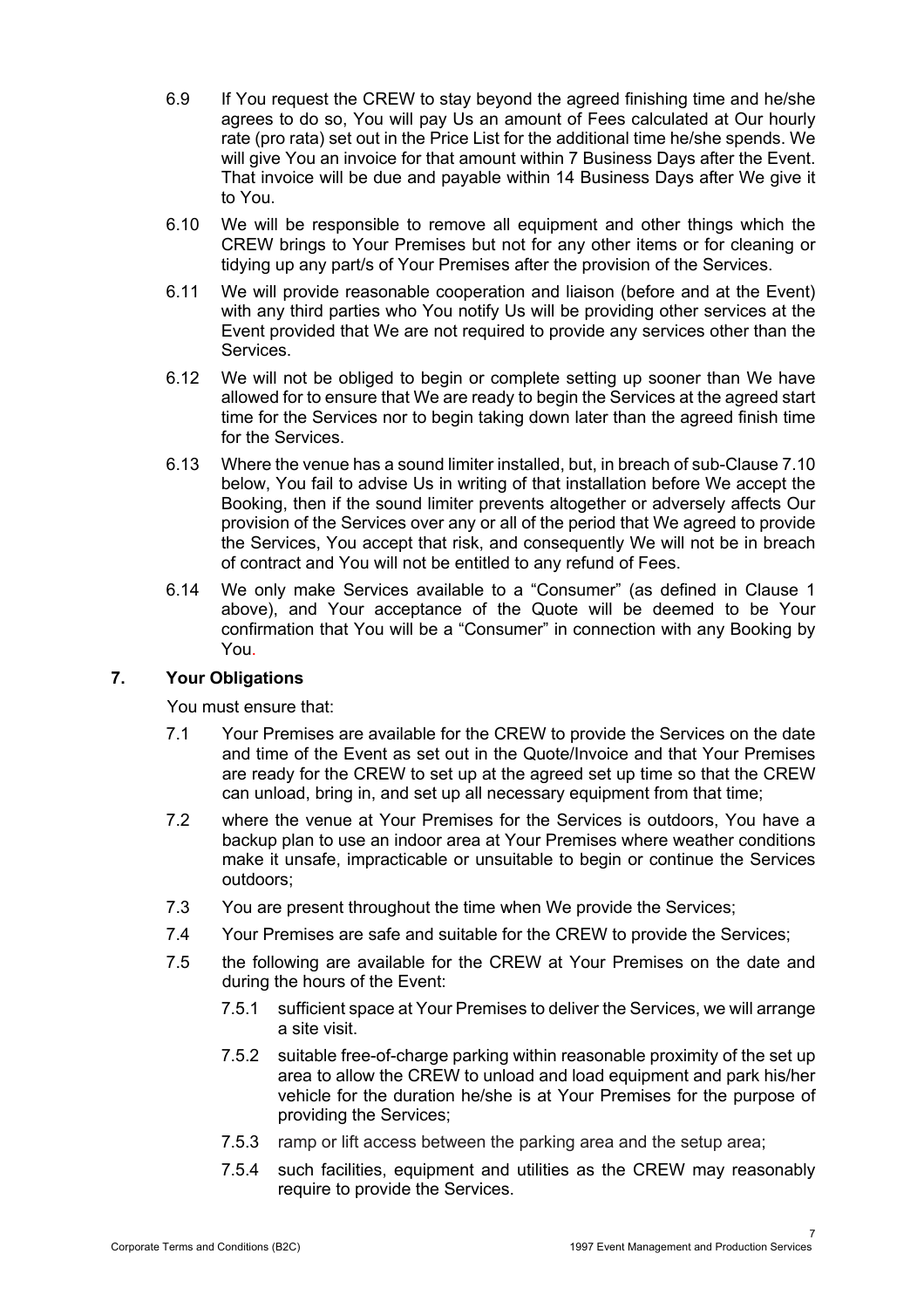- 7.5.5 appropriate refreshments for the CREW if he/she will be at Your Premises for longer than 6 hours in total for the Event (including time engaged in parking, unloading, setting up/packing up equipment) unless, where such refreshments cannot be provided, you have notified Us at least 48 hours before the Event so that the CREW can make other arrangements;
- 7.6 Where the total period of time agreed for the CREW to provide the Services (excluding setting up/packing up etc.) exceeds 6 hours, and you wish the CREW to take a break of 20 mins or more during that period, he/she will only be required to do so if We and You have previously expressly agreed to such a requested break and the length of the break. Such an agreed break shall not be included as part of the period for which the Services are to be provided;
- 7.7 if You or any other person (other than the CREW) at Your Premises negligently causes damage to equipment or other property belonging to Us or the CREW, You must reimburse Us for the cost of repairing/replacing the equipment or property up to a maximum total amount of £100,000 for all items;
- 7.8 You do not, and You do not permit any person at the Event to record, reproduce, or transmit from the venue, in any manner or by any means whatsoever any of the CREW's performance or any music played by the CREW, unless and except as We may expressly agree in writing;
- 7.9 where the venue has a sound limiter installed, You advise Us advanced in writing of that installation before accept the quote, to enable Us to decide whether or not We will accept the Booking on that basis; We will not be held liable for any disruptions caused by these devices

# **8. Events Beyond Our Reasonable Control**

- 8.1 We will not be liable for any failure or delay in performing Our obligations under the contract resulting from any cause beyond Our reasonable control.
- 8.2 If any event described under sub-Clause 8.1 occurs that does or is likely to adversely affect Our performance of any obligations under the contract, We will try to inform You as soon as is reasonably possible, Our obligations will be suspended when the event occurs and any time limits that We are bound by will be extended accordingly.

# **9. Limitation of Liability**

- 9.1 We will be responsible for any foreseeable loss or damage that You may suffer as a result of Our breach of these Terms and Conditions or as a result of Our negligence. Loss or damage is foreseeable if it is an obvious consequence of Our breach or negligence or if it is contemplated by You and Us when Our contract with You is created. We will not be responsible for any loss or damage that is not foreseeable.
- 9.2 We provide and sell all Services to You only for Your personal and private use/purposes. We will not be liable to You for any loss of profit, loss of business, interruption to business or for any loss of business opportunity.
- 9.3 Whilst we endeavour to ensure that the form and content of entertainment comprising the Services will be suitable for and enjoyed by the guests at the Event, We are only able to take into account the age range of guests and the musical taste/s or requirements to be catered for if they are stated in advanced. Provided that We reasonably endeavour to take into account the information about age/taste or other requirements stated in advanced, We will not be responsible or liable if You or the person for whom the Event is arranged, or any other person/s either do not enjoy the Services or find them unsuitable.
- 9.4 Nothing in these Terms and Conditions is intended to or will exclude or limit Our liability for death or personal injury caused by Our negligence (including that of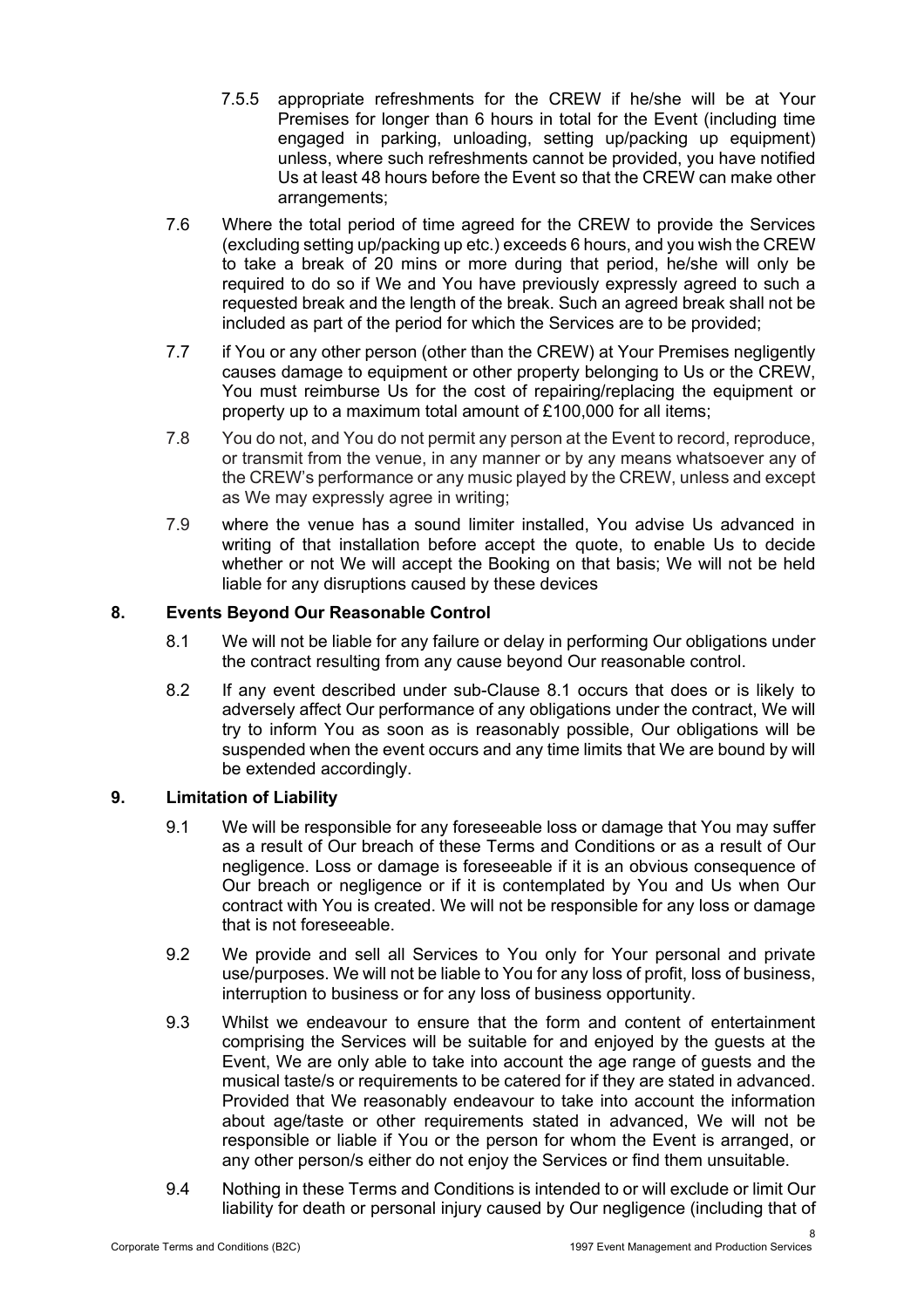Our employees, agents or sub-contractors) or for fraud or fraudulent misrepresentation.

- 9.5 Furthermore, if you are a "Consumer" as defined by the Consumer Rights Act 2015, or a consumer for the purposes of any other consumer protection legislation, nothing in these Terms and Conditions is intended to or will exclude, limit, prejudice, or otherwise affect any of Our duties or obligations to You, or Your rights or remedies, or Our liability to You, under:
	- 9.5.1 the Consumer Rights Act 2015;
	- 9.5.2 the Regulations;
	- 9.5.3 the Consumer Protection Act 1987; or
	- 9.5.4 any other consumer protection legislation

as that legislation is amended from time to time.

For more details of Your legal rights, please refer to Your local Citizens' Advice Bureau or Trading Standard Office.

### **10. Changes to Terms and Conditions**

We may from time to time change these Terms and Conditions without giving You notice, but We will use Our reasonable endeavours to inform You as soon as is reasonably possible of any such change.

### **11. How We Use Your Personal Information (Data Protection)**

- 11.1 To the extent that You provide Us with any personal information, You warrant that that personal information is accurate and complete.
- 11.2 We will only use Your personal data as set out in Our Privacy Policy available on request.

### **12. Regulations**

We are required by the Regulations to ensure that certain information is given or made available to You as a Consumer before We make Our contract with You (i.e. before We accept Your offer comprising Your acceptance of the Quote and Your payment of the Deposit) except where that information is already apparent from the context of the transaction. We have included the information itself either in these Terms and Conditions for You to see now, or We will make it available to You before We accept Your offer. All of that information will, as required by the Regulations, be part of the terms of Our contract with You as a Consumer.

### **13. Information**

As required by the Regulations:

- 13.1 all of the information described in Clause 12; and
- 13.2 any other information which We give to You about any Services or Ourselves and Our business which You take into account when deciding to make a Booking or when making any other decision about Services

will be part of the terms of Our contract with You as a Consumer.

### **14. Complaints and Feedback**

We always welcome feedback from You and, whilst We always use all reasonable endeavours to ensure that Your experience as Our client is a positive one, We nevertheless want to hear from You if You have any cause for complaint. If You have any complaint about the Services or any other complaint about Us, please raise the matter with Us by email **info@1997.events**